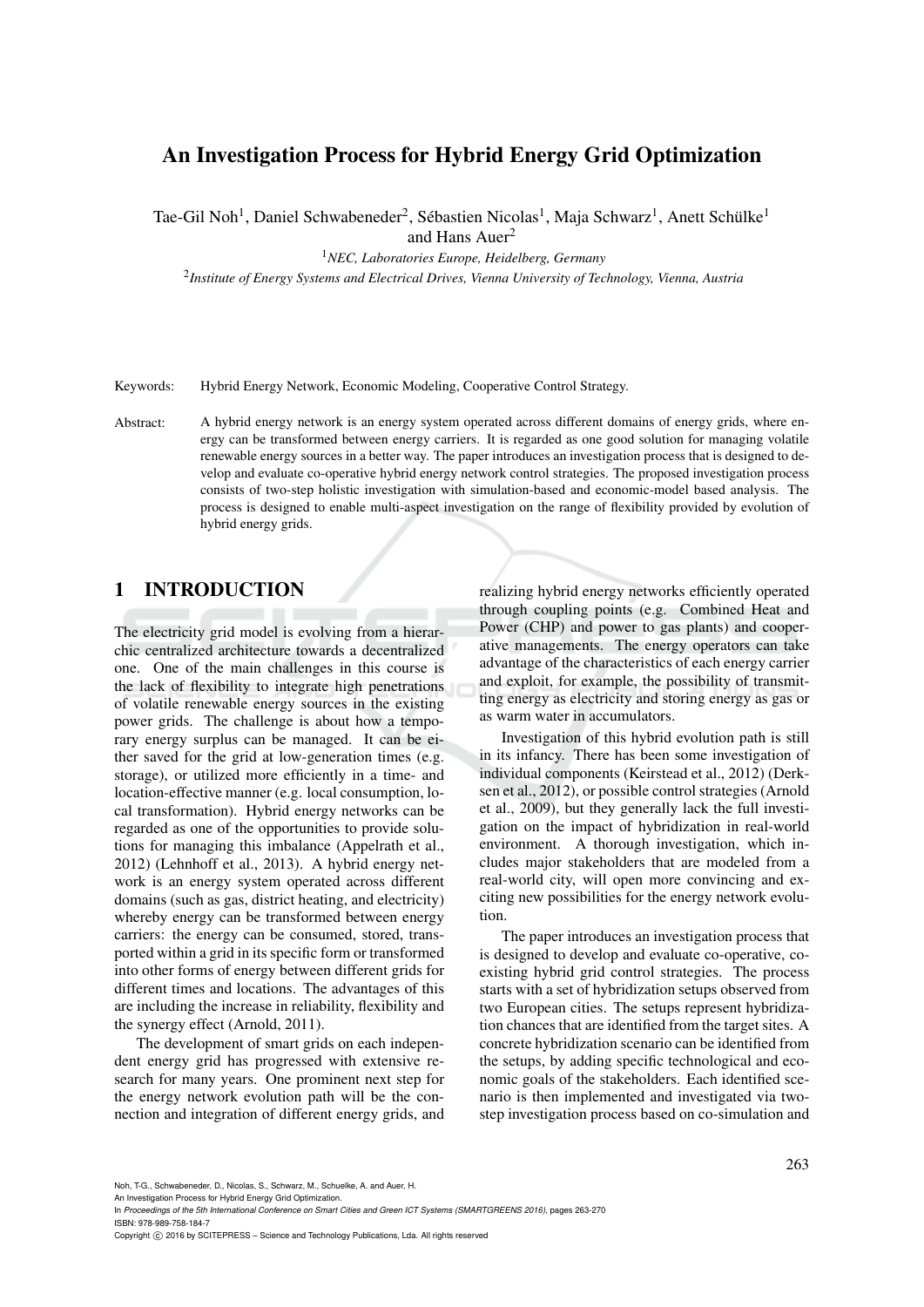economic model. The simulation investigation focuses on technological and operational impacts, while the economic model examines social and economic aspects in the long-term. The proposed process enables researchers to investigate hybrid networks in detail, with which one can provide concrete recommendations for stakeholders in both technological (operational) and economic (strategic) aspects.

## 2 STATE OF THE ART

With the unbundling of the energy supply chain, technological advancements of renewables, support mechanisms to promote their installation, increasing environmental awareness and more active participation of customers, the amount of distributed (smallscale) generation plants and de-centralized feed-in of electricity has considerably increased in recent years. Thus, energy distribution system operators (DSO) have to cope with bidirectional load flows in their networks and both, DSOs and energy supply companies, have to deal with decreasing turnover. Furthermore, fluctuating energy production from renewable energy sources (RES) - from large-scale to household level is de-coupled from energy demand, which is causing a lack of storage in the electricity network (Trebolle et al., 2010).

In general, this issue can be partially tackled by shedding renewables during hours of high production, increasing transmission capacity of the electricity network, installing additional capacities of energy storages and/or increasing the flexibility of demand. However, the challenge will probably not be solved by one of these options alone and the storage and flexibility potentials on the electricity domain are limited.

Considering other energy domains and networks (gas, district heating) as well can significantly increase the storage capacity and demand flexibility potentials. Conversely, these domains can benefit from a closer interaction with the electricity domain too. Converting electric energy when production from renewables is high and electricity demand is low, e.g., can reduce the usage of fossil fuels for heat production. Though these synergies are becoming increasingly apparent, the full potential of cooperation among different energy domains is not yet fully exploited. There are several reasons for this: For one thing, different energy domains are, in fact, competing for the customers energy demand. Space heating, e.g., can be provided by district heating, or by a gas or electricity network using e.g. heat pumps or boilers. Thus, different market participants (DSOs, supply companies) operating on different energy do-

mains are rather interested in maximizing their own turnover and profit than in finding cooperative strategies to increase total efficiency. Furthermore, there are some structural and regulatory issues complicating a connection and cooperation between different energy networks. It is possible, e.g., that using cheap excess electricity from RES production for heating is not economical compared to using other fuels due to electricity network charges, even though an increased electricity demand could support network operation.

The topic of hybrid energy grid is getting more interests recently. Behavior of individual components (Keirstead et al., 2012), optimizing local controls (Bakken et al., 2006)(Arnold et al., 2009), or infrastructural planning (Hinterberger and Kleimaier, 2013) have been investigated before. Compared to previous work, the proposed process of this paper is more holistic and aims to deliver the whole picture, and focuses on the evolutionary path of the existing energy networks. One special focus here is exploiting the synergies among different energy domains and, hence, increasing the flexibility of energy networks and facilitating the integration of RES. The approach emphasizes a multi-agent perspective by taking into account the individual objectives of different market participants and aiming to develop cooperative strategies among competitors resulting in win-win situations. Moreover, this process aims to identify barriers in todays regulations and go beyond current market rules to examine possible future hybrid control strategies and business models. **EXAMPLE** 

# 3 HYBRID-GRID INVESTIGATION: SETUPS AND REQUIREMENTS

### 3.1 Identifying Hybrid Setups from the Two European Cities

The investigation process is first initialized by spotting possible hybrid chances from two actual European sites. Our target sites are the city of Skelleteå, Sweden, and two districts of Ulm, Germany.

Skellefteå is a city in mid-northern Sweden, in a subarctic climate region. Population of the city is over 32,000, and served by district heating (DH) grid with around 4200 heating substations. For a typical year, the DH grid provides about 343,000 MWh of heat to the city. Base heat load is being served by a CHP, which uses bio-mass fuel to generate heat and power. Districts of Einsingen and Hittistetten are located in the suburb of Ulm, Germany. They are small residen-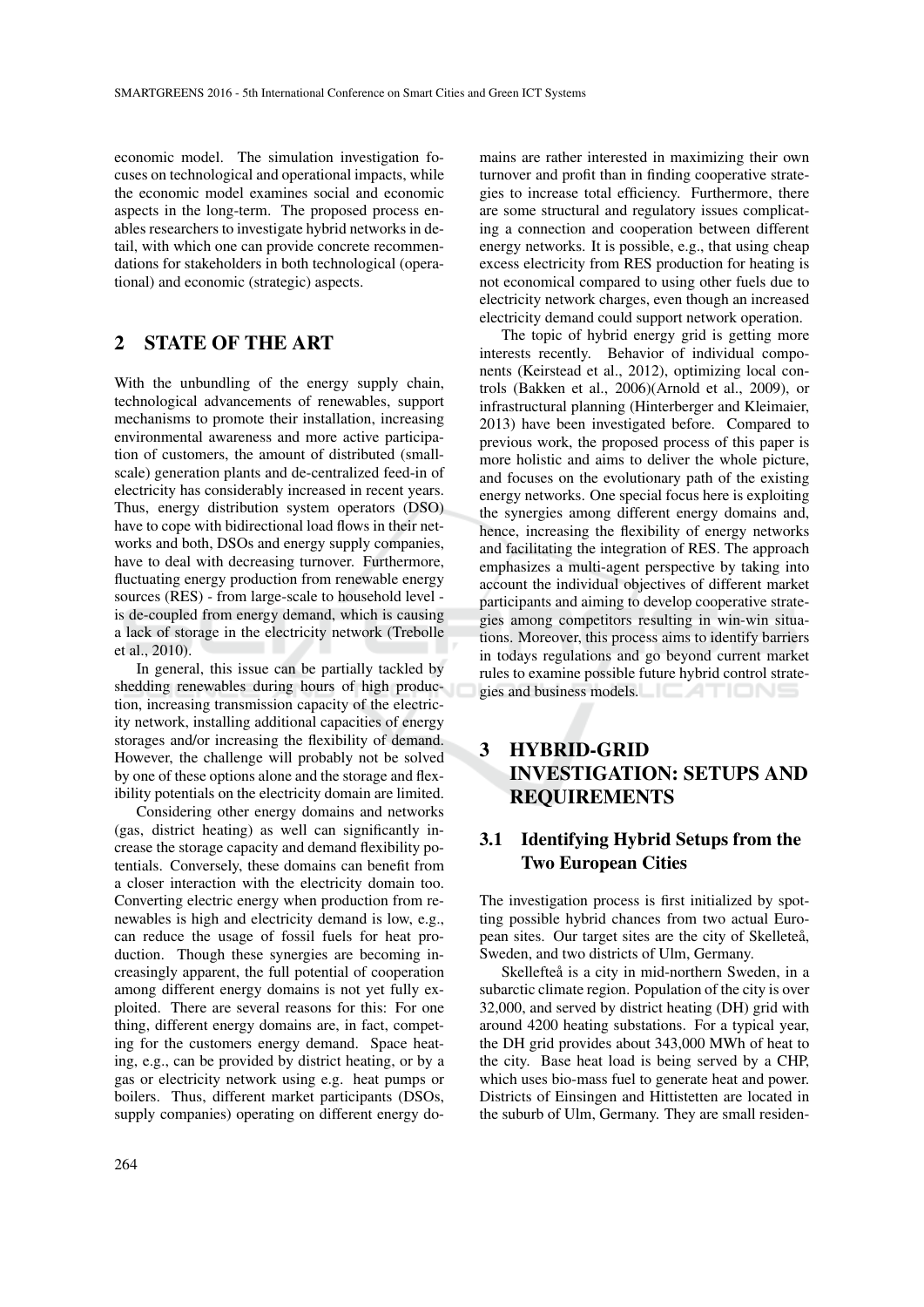| Name                      | Involved Stakeholders   | <b>Hybrid Means</b>          | Target Site |
|---------------------------|-------------------------|------------------------------|-------------|
| Co-operative suppli-      | Energy providers, DSO   | Co-operative District $\&$   | Skellefteå  |
| ers                       |                         | Power grids                  |             |
| <i>Prosumer community</i> | Consumers with RES, and | Consumers with RES, and Ulm  |             |
|                           | <b>DSO</b>              | DSO <sub>1</sub>             |             |
| Interacting providers     | All of the above        | All of the above with higher | Both        |
| & consumers               |                         | <b>ICT</b> connectivity      |             |

Table 1: Three Hybrid Setups from the Two Cities.

tial districts with some commercial and public spaces, and have registered population of 400 and 300 respectively. Both are characterized by relatively high-level of PV penetration: 21 panels and 233kWp in Einsingen, 58 panels and 1.16MWp in Hittistetten. In addition to power grid, they have gas-grids that serve as the most common means of heating.

With close support from the energy providers and the DSOs in Skellefteå and Ulm, we have identified three *hybrid control setups*, which form the starting point of hybrid-investigations. Table 1 summarizes the three setups. *Co-operative suppliers* is a hybrid setup that focuses on the supplier side hybridization. Here, the participants are energy providers and DSOs of power and DH grids. The tools for hybridization are devices that connect DH and electricity grids on supplier side, such as CHP (as generation to both grids), and e-boilers (convert electricity to heat grid). In this setup, the synergy comes from operating both power and heat supply in co-operation. On the contrast, the second setup *Prosumer Community* focuses on consumer side. The participants of this setup are consumers and DSO, where the consumers have RES. The hybrid nature of this setup comes from the consumers side, where each consumer is connected to multiple grids with various devices. The hybrid synergy can be realized by co-operative control of various house hold devices (such as domestic hot water, space heating), in connection to their RES and surplus energy. The final setup, *Interacting providers and con*sumers, targets both Ulm and Skellefteå. This setup aims at a more distant future situation on both sites, such as introducing new grids or new business models. It assumes tighter level of ICT connections of both sites, which will enable far higher level of interactions between consumers, providers and the devices, both in resolution and data amount.

Each hybrid setup represents a class of hybridization potential applicable to typical European cities, where it is assumed that the target sites are instances of such a co-operative hybridization setup. The idea is to identify and investigate hybrid scenarios that can be repeated at other European cities. Note that each setup only provides a general direction, which is still without specific tools or goals. To form an actual investigation question, *control goals* and *hybrid-means* should be added (Section 6).

## 3.2 Requirements for Hybrid-grid Investigation

Before designing actual investigation process, the requirements of the two target sites had been surveyed first. It is not possible to list all of them due to space, but the identified requirements can be summarized into the following three groups.

Impact of Co-operative Control on Technological Aspects. The investigation must enable us the observation of impacts of varying degrees of hybridization and different co-operative controls. For example, usual evaluation metrics on power grids and heat grids, such as voltage quality of LV-grid or heat-losses of DH-grid, should be measurable and comparable with and without co-operative hybrid strategies.

Impact of Co-operative Control on Socialeconomic Aspects. The investigation process should be able to clarify and show social and economic impacts of the co-operative control. This not only includes basic cost analysis, but also has to process more sophisticated issues such as guaranteeing mutual benefits (Pareto-criteria), regulatory aspects, and conditions for new business models.

Impact of Data on Co-operative Control. Synergy of co-operative control strategy depends a lot on data. This includes prediction (price, demand) data, meteorological data, and finally sensor data and their supporting ICT infrastructures. Impact of various data accuracy and resolution levels on the performance of co-operative hybrid energy grid should be explored.

The identified requirements affect the investigation in two folds: first, they provide basis for the evaluation metrics. Second, they directly and indirectly affect the design of the investigation process.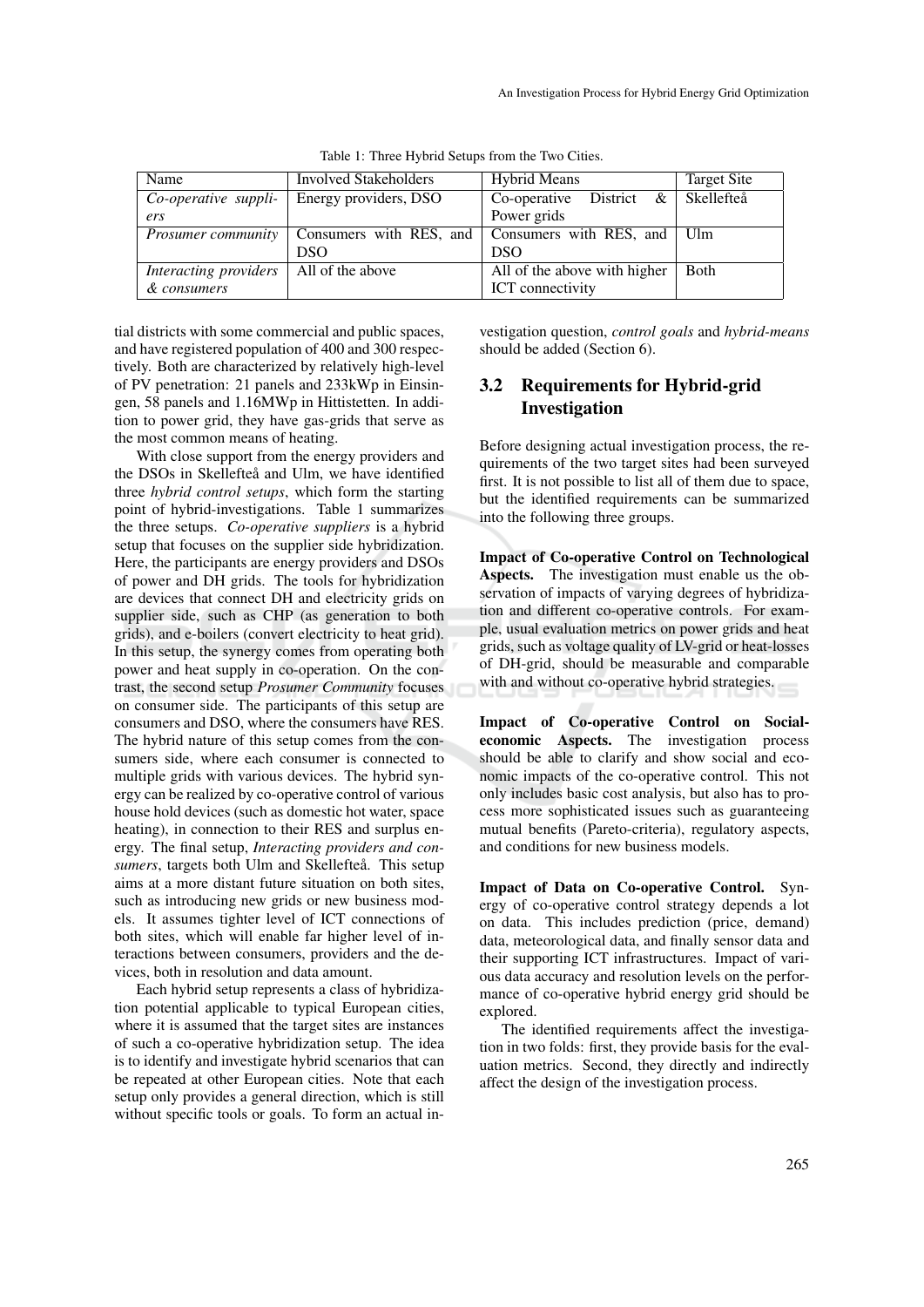# 4 ECONOMIC MODELING FOR HYBRID GRIDS

Before novel cooperative control strategies can be implemented in real life, their economic feasibility has to be validated for each of the involved stakeholders. This means that the long-term monetary benefits for the actors participating in new control strategies need to be verified. Thus, it is important to first get a basic understanding of the general structure of hybrid energy retail markets.

### 4.1 Market Structure

The most important market participants in energy retail markets are customers (pro-/consumers), supply companies, and DSOs. Their major interactions, roles and typical objectives are illustrated in Fig 1. Starting from the right-hand side, the customers try to minimize their cost for meeting their demand for energy services, like e.g. lighting, heating, cooling etc. Depending on their available technology portfolio they can satisfy parts of their demand with self-generation, and the remaining residual load has to be purchased from a supply company via distribution networks. Supply companies retail energy in form of electricity, gas or heat to their customers and try to maximize their profit. They can procure this energy either by operating generation plants, by buying energy from wholesale markets or with long-term contracts (e.g. long-term gas delivery contracts). Of course they can also increase their profit by selling energy on wholesale markets. DSOs are providing the necessary infrastructure for energy delivery. They are responsible for (re-)investments in their distribution networks and for the maintenance of the network components. Network operation is characterized by economies of scale, subadditivity of cost and sunk cost, which makes it a natural monopoly (Auer, 2011). Thus, DSOs have to be regulated by a public authority in order to ensure economic efficiency, security of supply and non-discriminatory third-party access to the grids.

### 4.2 Methodology

In most cases, novel cooperative control strategies require clearly defined business models. Here it has to be specified which market participants are involved and how their role and responsibilities in these new business models are allocated. It has to be described which technology portfolio is considered in the business model and which technologies are controlled by the control strategy in which way. Furthermore, it is



Figure 1: Simplified Illustration of the Structure of Energy Retail Market.

important to clearly define the ownership of the technology portfolio and to decide who operates the controller. In addition, if the controller reacts on price signals, the tariff design has to be specified.

Once the control strategy and the corresponding business model are clearly defined, an economic trade-off analysis has to be conducted. In order to fulfill the cooperative concept, a crucial condition here is a Pareto-criterion. This requires that no market participant has higher cost (or lower profit) with the new business model than with the status quo. Thus, the formal framework for economic modeling consists of individual optimization problems for all involved market participants.

#### 4.3 Economic Models

JBLICATIONS Since different hybrid control strategies and business models for different market participants are analyzed, the economic models have to be capable of considering various technology portfolios, several tariff designs and multiple energy domains. To incorporate the hybrid point-of-view, all quantities  $q =$  $(q^E, q^G, q^H)^T$  and prices  $\mathbf{p} = (p^E, p^G, p^H)^T$  are written as three-dimensional vectors, with each component representing one energy domain: electricity, gas and heat. Depending on the research question, control strategy and business model, the optimization problems have different time periods, time resolutions and are either formulated as Linear Programmings (LPs) or Mixed Integer Linear Programmings (MILPs), if investment decisions are considered. In the following, the considered time period in years is written as *N*, the number of time steps per year is denoted by *n* and *r* is the personal interest rate of each market participant.

#### 4.3.1 Customers

To minimize their cost for meeting their energy demand, customers generally have several possibilities.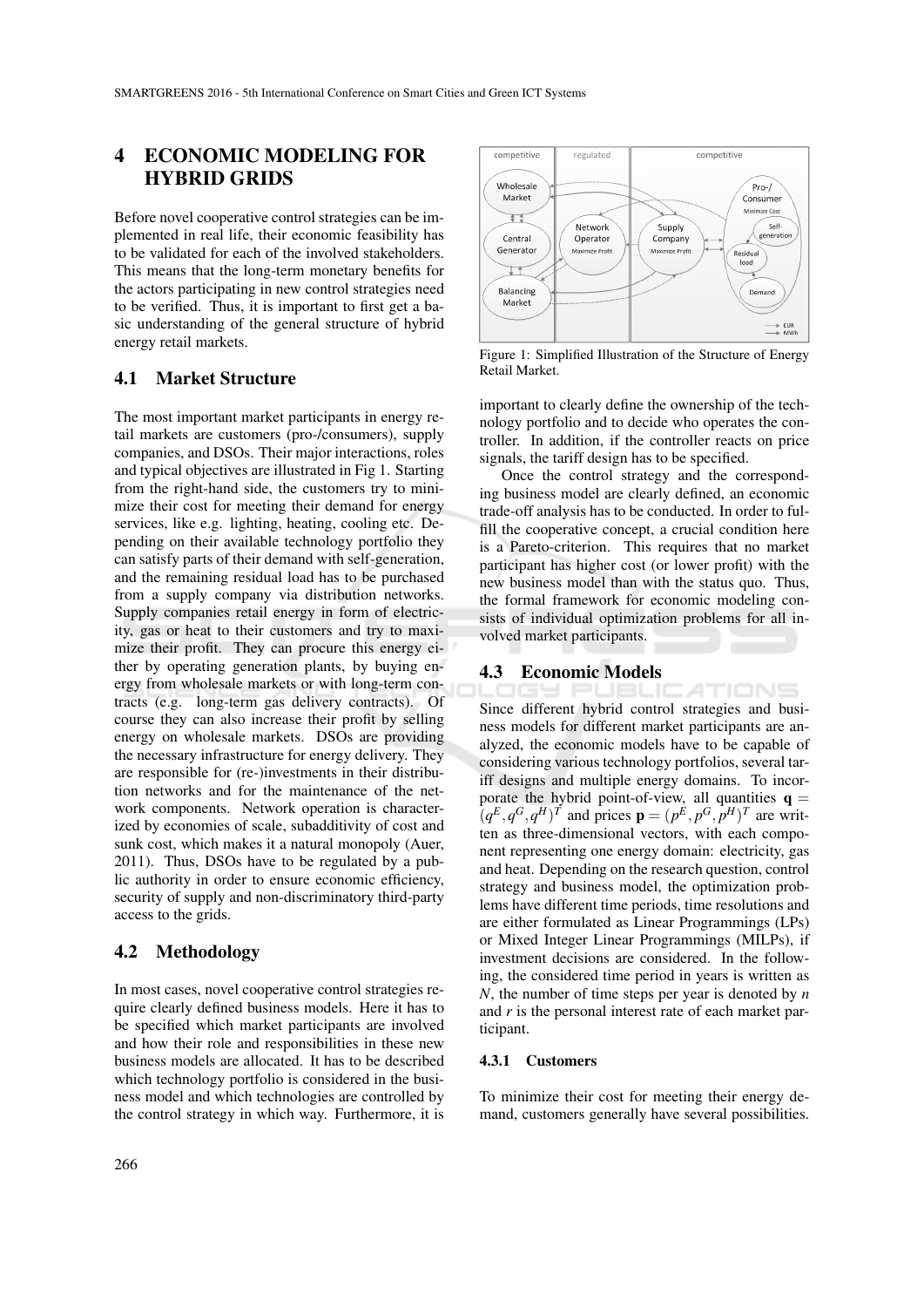They can either procure all the energy from a supply company via the energy distribution networks at a certain tariff or they can invest in different technologies for energy self-generation, conversion and storing. If the demand of a standard passive customer is denoted by  $d$ , and the tariff by  $p$ , then the cost is given by

$$
C = \sum_{y=1}^{N} (1+r)^{-y} \cdot \sum_{t=1}^{n} \mathbf{p}(y,t)^{T} \cdot \mathbf{d}(y,t)
$$
 (1)

If a prosumer is considered, this cost function can be gradually extended to an optimization model by adding new terms and constraints, describing additional technologies. Consider, e.g., a customer with a heat pump and let the energy input vector of the heat pump be denoted by  $q_{in}^{HP}$ , the output by  $q_{out}^{HP}$  and the matrix, describing the coefficient of performance, COP*HP*. Furthermore, q describes the energy purchased from a supply company and the investment cost of the heat pump are given by  $I^{HP}$ . Then the optimization problem of this customer can be written as:

$$
\min \sum_{y=1}^{N} (1+r)^{-y} \cdot \sum_{t=1}^{n} \mathbf{p}(y,t)^{T} \cdot \mathbf{q}(y,t) - I^{HP}, \quad (2)
$$

$$
\text{s.t. } \mathbf{q}(y,t) + \mathbf{q}_{out}^{HP}(y,t) = \mathbf{d}(y,t) + \mathbf{q}_{in}^{HP}(y,t), \qquad (3)
$$

$$
\mathbf{q}_{out}^{HP}(y,t) = \mathbf{COP}^{HP} \cdot \mathbf{q}_{in}^{HP}(y,t),
$$
  
 
$$
\mathbf{q}(y,t), \mathbf{q}_{out}^{HP}(y,t), \mathbf{q}_{in}^{HP}(y,t) \ge 0.
$$
 (4)

In a similar way other energy conversion technologies as well as energy generation and storage systems can be added to the model.

The customer tariff consists of three parts, namely, (i) the energy tariff, which is paid to the supply company, (ii) network charges, which are paid to the distribution system operator, and (iii) fees and taxes. Each of these parts, in general, can have several components: (i) a one-time initial payment or connection cost, (ii) an annual lump sum, (iii) a quantitative component, which can be flat, time-of-use (TOU) or realtime-pricing (RTP), and (iv) a peak-load-pricing component; in order to incorporate these different tariff types in the models, various objective terms and constraints have to be added, which will not be further elaborated here.

#### 4.3.2 Supply Companies

The supply company model has a very similar structure to the customer model. The objective is given by the firms profit. The revenue is determined by the quantities, retailed to the customers at a certain tariff and possible sales on wholesale markets. The total cost consists of the investment cost and operational cost for generation plants, coupling technologies and energy storage devices. Additionally, if the supply company is buying energy from wholesale markets or via long-term contracts, these expenses have to be considered. If the purchased energy is transmitted via a network and if it is used by a device at the supply companys site, e.g. a gas-fired CHP , network charges have to be paid as well. Otherwise, the network charges are applied to the customers, consuming the energy.

Furthermore, supply companies have to predict their generation and their customers demand and report the respective schedules to a clearing and settlement agency. If balancing energy is required to uphold smooth network operation, they have to pay a share of the resulting cost ex post, based on their deviations from the announced schedule.

Though the models for customers and supply companies presented here are strictly cost-optimizing, they are adapted to match the operation mode of the respective control strategy for business model evaluation.

#### 4.3.3 Distribution System Operators

It has already been mentioned that DSOs are regulated. Within the regulatory constraints, however, they try to maximize their profit. Their revenue is given by the network charges of their customers, also including supply companies, and their cost consist of investment cost and operational (maintenance) cost for the network components. The DSO model is formulated as a mixed-integer investment-planning problem, where the annual decision options comprise reinvesting, repairing or doing nothing per component. The realized choices affect the expected failure rate, the cost and the total asset value, which could be subject to regulatory constraints.

Different regulatory frameworks provide incentives for different investment and maintenance strategies. Price- or revenue-cap regulations limit the annual revenue and typically facilitate underinvestments. Cost-of-service or rate-of-return regulations limit the profit by a percentage of the investments and, thus, rather promote over-investments (Auer, 2011).

# 5 CO-OPERATIVE CONTROL MODEL AS OPTIMIZATION OVER PLANNING HORIZON

The scope of hybrid grid control strategy includes major elements of the participating grids. It not only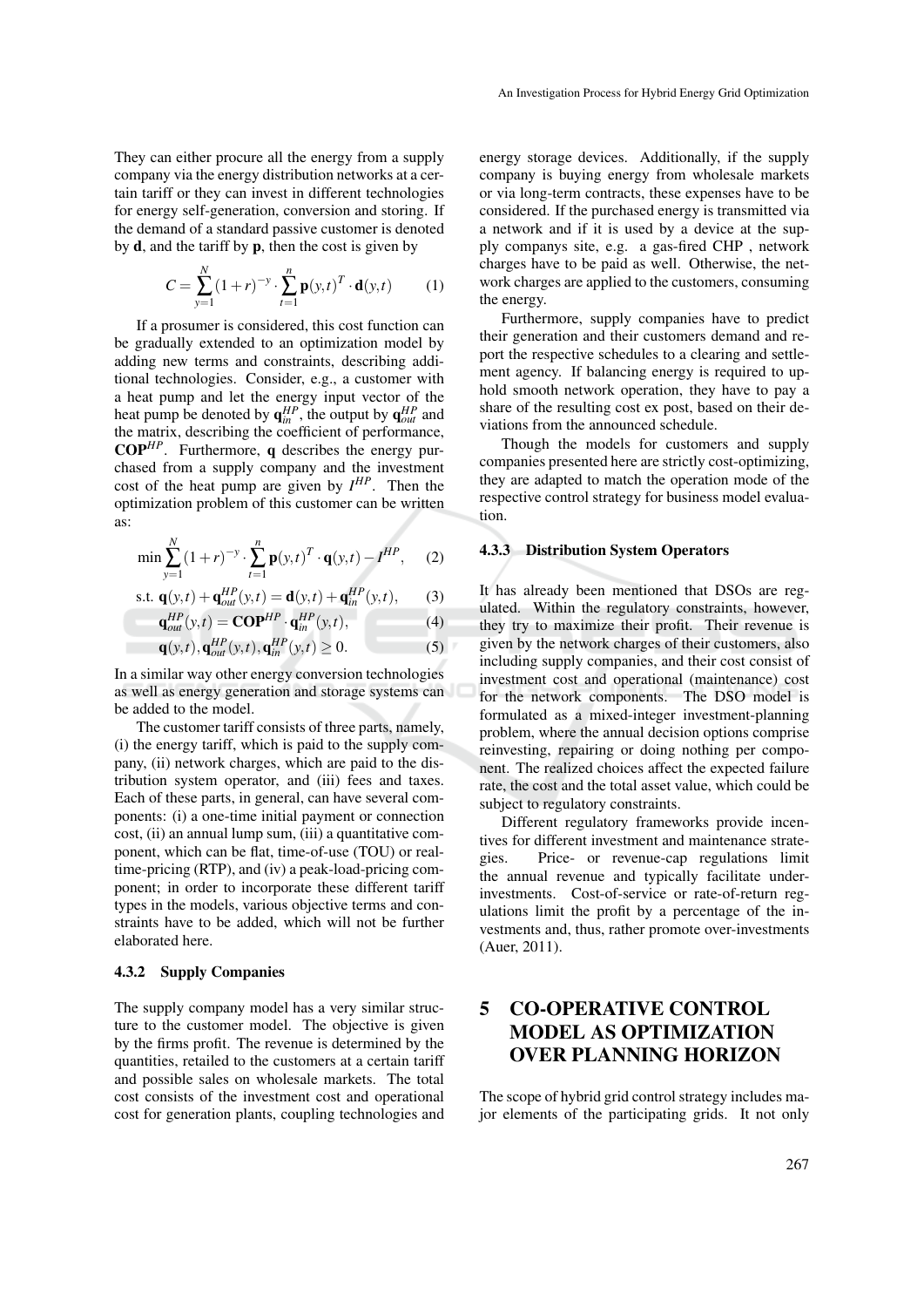

Figure 2: Conceptual Data Flow of Control Model.

includes grid coupling devices such as CHP or heatpump, but also traditional elements such as fuel-based boilers or fuel-based generators. The control also optimizes market side decisions (e.g. when to generate electricity and sell for CHP), and provides signals for consumer side (e.g. when to store PV surplus). For the investigation, the control strategy is implemented as one central module that can observe and signal all participating elements.

This central module observes all relevant information over the hybrid grid, and plans best co-operative, co-beneficial decisions over the planning horizon. An essential role of the control is to optimize multiple grids together to gain benefits that were not realized before in isolated grids.

Fig. 2 shows the conceptual data flow. The flow starts with the data aggregator. It collects data over various data sources such as sensors, market prices, and demand prediction data. The aggregator provides a coherent view over the grids. The data are then fed into the control optimizer. The optimizer processes the data to derive best control decisions. The optimizer has two pre-set inputs. One input is pre-defined models of the hybrid-grid elements and the grid structure (control setup), and the other is the target for optimization (control target). The two inputs formulate constraints and objectives for mathematical optimization, and present the control problem as an optimization problem. To resolve this optimization problem, the control module employs multiple solvers (mathematical optimizers) to search and optimize. This includes various mathematical programming methods (linear programming, quadratic programming) as well as heuristic optimization methods (such as genetic algorithm). Once the solvers resolve the problem, the optimizer outputs the best control values for the planning horizon. The next step is dispatching of the con-

trol values. The dispatcher sends currently needed control values to actuators, and stores planned values to ease and reduce future problem spaces. The optimization process is repeated, as data from sensors and prediction are updated. For the investigation, the control is initially implemented to repeat planning for each 15 minutes. The planning horizon is currently fixed to 24 hours.

Control strategy modeling is similar to modeling of actors in economic model, in the sense that it frames the problem with an optimization framework. However, components in the control model are generally more detailed and complex (e.g. non-linear) since the control deals with actual devices. Control's optimization behavior is thus heavily affected by technical constraints of grid elements, and the control's problem space is limited to short-term horizons.

# 6 HOLISTIC INVESTIGATION ON THE IMPACT OF HYBRID GRIDS AND CO-OPERATIVE CONTROL STRATEGY

The investigation process as whole can be now explored, with the two introduced components of economic and control models.

Defining Scenario. The investigation starts by designing a specific hybrid evolution scenario. In this paper, a *scenario* means a hybrid setup of Table 1 instantiated into a concrete situation, bounded by specific control goals and hybrid devices. For example, *Co-operative suppliers* setup of Skellefteå can be turned into a scenario of "providing better peakboiler with hybrid strategy", by adding electric boilers in addition to existing CHP and oil peak boilers. The control goal for the scenario can be: a) best cost peak-heat supply by tapping into fluctuating electricity price, and b) reduce total green-house gases. Finally, attaining the goals would require new control strategies. This would form a concrete investigation scenario that can be clearly evaluated and compared with current state-of-the-art.

Scenario Implementation. Once a scenario is given, the next step is *Scenario Implementation*. This includes building the simulation models for the target site, implementing the control model that meets the control goal, and the instantiation of the economic model that can describe the major actors of the scenario. If we follow the example of "better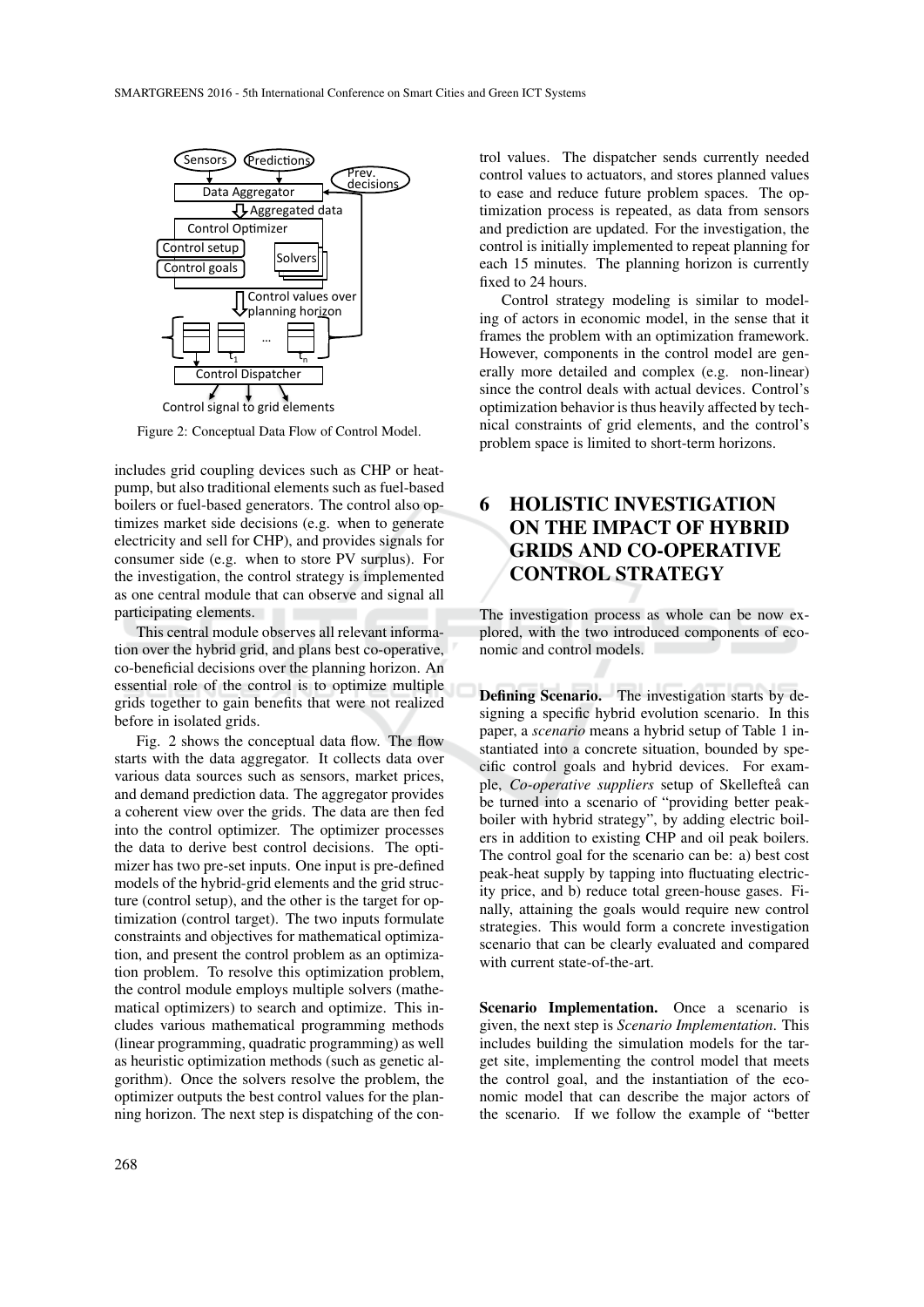peak-boiler" scenario, simulation models to be implemented are district heat grid simulation and electricity grid simulation of the target site, where the two simulations are to be run by a co-simulation tool. A control model is implemented to control the simulated components on the simulation; such as CHP, added electric boilers, oil boilers, heat storage, power grid switches and so on. The economic model incorporates major contributors of the scenario, including major devices (above mentioned CHP and boiler behaviors, simplified), and stakeholders' behavior (the expected long-term behavior of power and heat providers).

Simulation-based Investigation. The next step is *Co-simulation-based investigation*. This step is characterized by many simulation runs for testing the control strategies. Each competing control strategy (including baseline) is being evaluated over the target grids in various relevant situations. Continuing the example of peak-boiler scenario, a set of control strategies will be evaluated across various demand conditions (e.g. cold, not-so-cold winter), price conditions (high/low price ratio of oil to electricity), various boiler sizes (adding single to multiple electricity to heat devices), for many simulated winter months. The investigation step systemically covers as many combinations as possible to make fair comparisons.

Note that it is a co-simulation environment. In a co-simulation, each simulation (e.g. heat grid and power grid simulation) runs together and exchange information at the same time, bounded by a cosimulation tool. For our investigation, PowerFactory<sup>1</sup> was used as power grid simulation, Dymola<sup>2</sup> for district heat simulation, and  $FMI++^3$  as the cosimulation driver. Detailed description of the cosimulation environment is outside of the scope of this paper. Interested readers are kindly asked to refer to (Widl et al., 2015) for the environment we have adopted.

Direct result of the simulation investigation is all values that are observed and saved from a simulation run. The observed values can be processed further by technical evaluation measures, and can be compared between different strategies and/or hybrid configurations. This enables investigators to form concrete conclusions with supporting numbers and measures. In this paper, this conclusion out of simulation investigation is called *Operational recommendation*. It includes the modeled control strategy itself (the best control strategy among tested), and evaluated performance differences and lessons learned from the simulation runs.

Economic-model-based Investigation. The last step of the investigation is *Economic-model-based investigation*. The simulation-based model alone cannot answer all important questions. Long-term effects and indicators like the internal rate-of-return (IRR) of investments need to be evaluated by an additional economic model. This also includes competing interests of stakeholders. The economic investigation comprises an analysis of currently existing structural barriers and the design of novel business models that enable a distribution of benefits, where all stakeholders can profit.

The economic model uses simulation results of the previous step to calibrate various parameters within the model. By doing this calibration, it can describe realistic long term effect of a hybrid grid strategy (such as total energy saved by a specific control scheme, or the behavior of a specific hybrid elements in different conditions) without explicitly modeling all technological details of the simulation. On the other hand, the economic model explicitly models and provides all major economic values and their stakeholders' interest, which are absent in the simulation. The values observable in economic model are processed further by social and economic evaluation measures, which can compare the proposed scenario with baselines. This enables the investigators to draw concrete conclusions for each proposed hybrid scenario. This conclusion, supported by projected values and measures of economic model, is called *Strategic Recommendation*. This provides the best perceived way of investments for the given scenario, and their expected return, and possible (or needed) pricescheme and business models.

### 7 OUTLOOK AND CONCLUSION

Currently there are two investigations on-going with the proposed process. One scenario is about providing better peak heating for the DH grid of Skellefteå, in a manner both economically and environmentally beneficial ("better peak boiler" example of Section 6). For the operational recommendation, it is expected to show the optimal size and type of the added boilers, the best co-operative control strategy over two grids, and cost and green house gas footprints of competing control strategies. For the strategic recommendation, the economic model will provide 20-years view

<sup>1</sup>http://www.digsilent.de/

<sup>2</sup>http://www.3ds.com/products-services/catia/products/ dymola

<sup>3</sup>http://sourceforge.net/projects/fmipp/